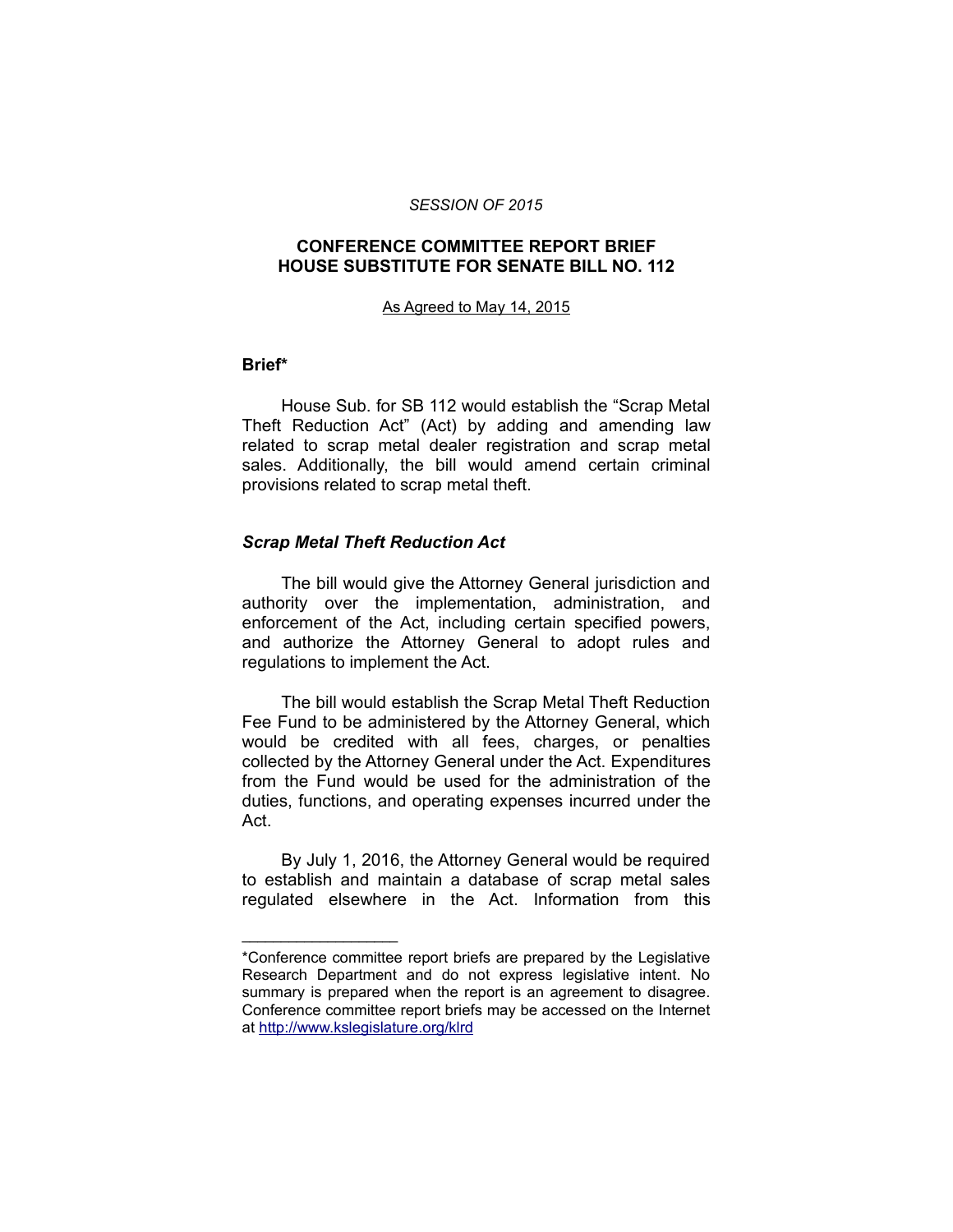database would be used for law enforcement and other purposes necessary to implement and enforce the Act. Information in the database would be confidential and released only to law enforcement for authorized uses. The information would not be a public record or subject to the Kansas Open Records Act.

The bill would give the Attorney General power to administer oaths and affirmations, subpoena witnesses or matter (in-state or out-of-state), and collect evidence to investigate possible violations of the Act. The bill would specify how service may be made for these purposes. The Attorney General could request a court to order an individual to comply with a subpoena, and the bill would provide immunity for a person who complies with a court order to provide testimony or matter after asserting a privilege against self-incrimination. The Attorney General could apply for, and the district court could order injunctive relief action against, the corporate charter or other licenses, permits, or certificates of any entity failing or refusing to file any statement or report required by the Act, or other relief as may be required against such entities.

On and after January 1, 2016, the bill would establish civil penalties of \$100 to \$5,000 for each violation of the Act by a scrap metal dealer, which could be imposed by the Attorney General and subject to appeal under the Kansas Judicial Review Act.

On and after January 1, 2016, the bill would allow the Attorney General to bring a civil action to obtain a declaratory judgment that an act or practice violates the Act; enjoin or restrain any person who has violated, is violating, or is likely to violate the Act; recover reasonable expenses and investigation fees; or impose any civil penalty authorized by the Act. The court would be allowed to take these actions without requiring bond of the Attorney General. The Attorney General would be allowed to accept a consent judgment, which must be approved by the district court. Violation of such consent judgment would be subject to penalties for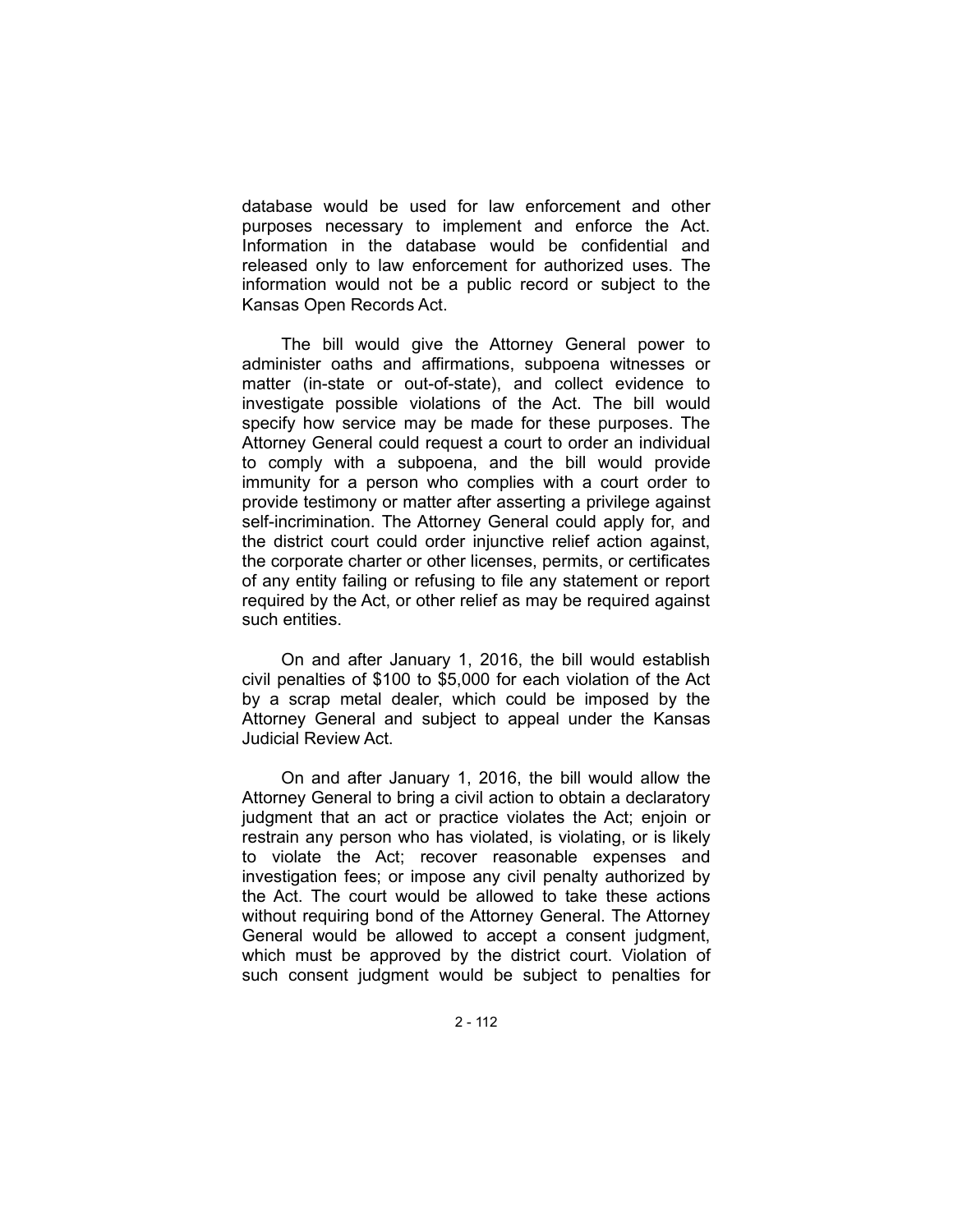violation of a court order. Civil penalties of up to \$5,000 for each violation would be imposed, and willful violation of a court order under the Act would incur a civil penalty of up to \$10,000 per violation.

The bill would establish jurisdiction for Kansas courts over any person who, in-person or through an agent or instrumentality, engages in business as a scrap metal dealer as defined in the Act, and provide for venue in Shawnee County District Court or in any other district otherwise authorized by law.

The bill would prohibit municipalities from enacting or enforcing any ordinance, resolution, or regulation relating to the implementation, administration, and enforcement of the Act, and declare any such ordinance, resolution, or regulation adopted prior to July 1, 2015, null and void. No action or prosecution based upon such ordinance, resolution, or regulation could be taken for any violation on or after July 1, 2014.

The bill would amend existing statutes related to scrap metal to incorporate them within the Act.

Within the scrap metal definitions statute, the bill would amend the definitions of "scrap metal dealer," "regulated scrap metal," "junk vehicle," "nonferrous metal," and "vehicle part." The bill would remove definitions of "regulated scrap metal yard," "ferrous metal," and "tin," and add definitions of "person" and "attorney general."

In the statute setting forth transaction requirements for scrap metal sellers, the bill would make clarifying amendments to several requirements. It would move a requirement for a signed statement by the seller to this statute from the statute setting forth transaction requirements for scrap metal buyers. The bill would also amend this section to require a dealer to photograph the seller and any regulated items being sold and keep the photographs with the transaction record and dealer's register of information.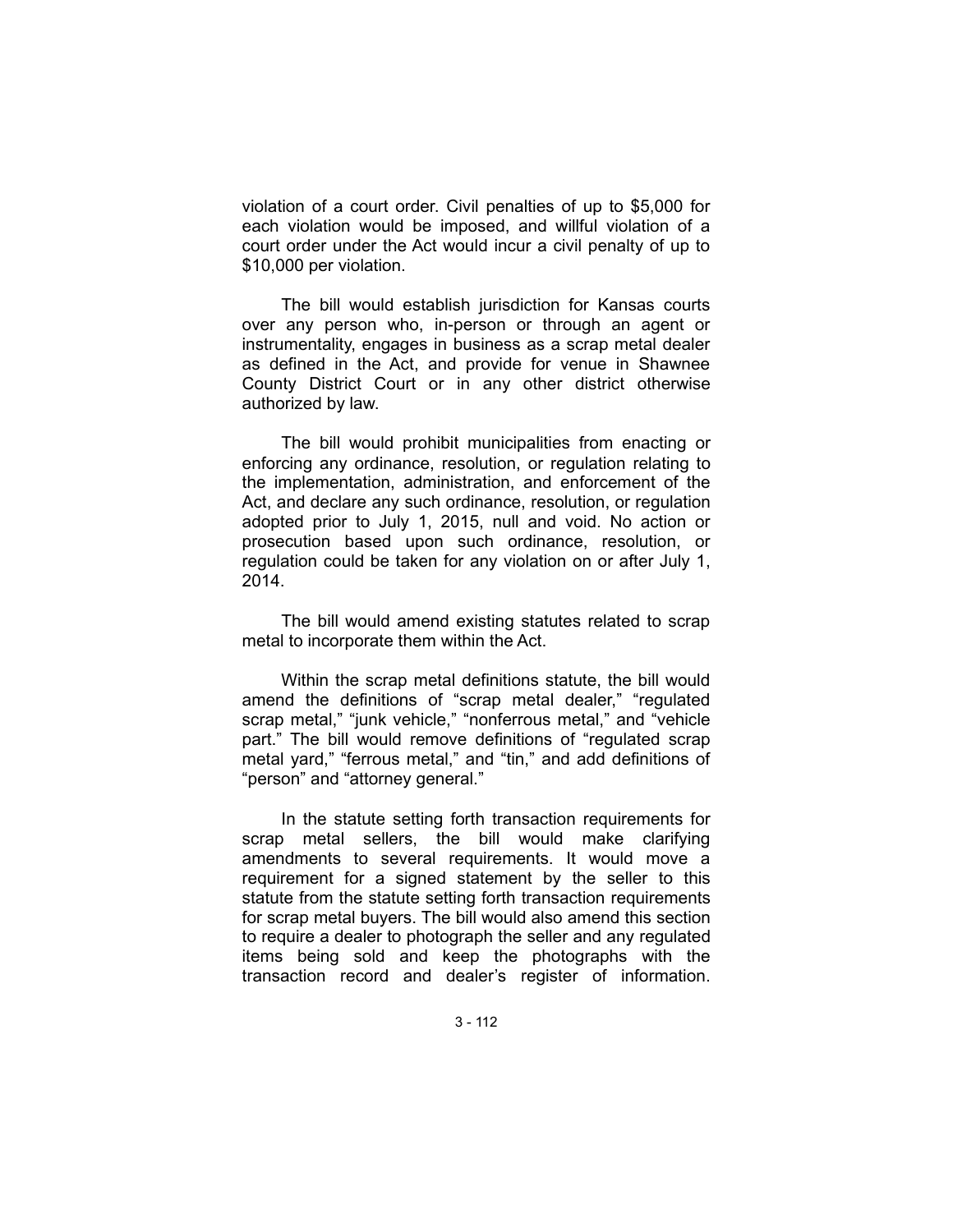Dealers would be required to forward the information required by this section to the database established by the Act. The bill would further amend this section to remove exceptions related to transactions involving catalytic converters and prohibitions on payment methods other than prenumbered checks or automated cash or electronic payment distribution. Exceptions for sellers who are scrap metal dealers would be clarified and an exception for sellers who are licensed vehicle dealers would be added.

In the statute setting forth transaction requirements for scrap metal buyers, the bill would remove vehicle titles as acceptable documents to be provided by the seller of a vehicle purchased from an impounding facility or agency (leaving a bill of sale as the only option). The bill would add certain vendors to the list of entities for whom sellers must be authorized in order to sell restricted scrap metal items and add "burnt wire" to the list of restricted scrap metal items.

In the statute governing scrap metal dealer registration, the bill would remove or transfer to the Attorney General registration requirements involving the board of county commissioners or the governing body of a city. The bill would require the Attorney General to establish a system for the public to confirm scrap metal dealer registration certificates, but disclosure of information from the system would not constitute an endorsement of any scrap metal dealer. The bill would require applicants to provide additional information regarding their names, corporate structure, and location and hours. The list of prior convictions within ten years an applicant must disclose would be expanded to include all crimes involving property, poisoning a domestic animal, perjury, compounding a crime, obstructing legal process or official duty, falsely reporting a crime, interference with law enforcement, interference with judicial process, or any crime involving dishonesty or false statement, including similar convictions in other jurisdictions. The bill would allow the Attorney General to set registration fees of \$500 to \$1,500 per place of business, and the registration period would be lowered from ten years to one year, with renewal fees of not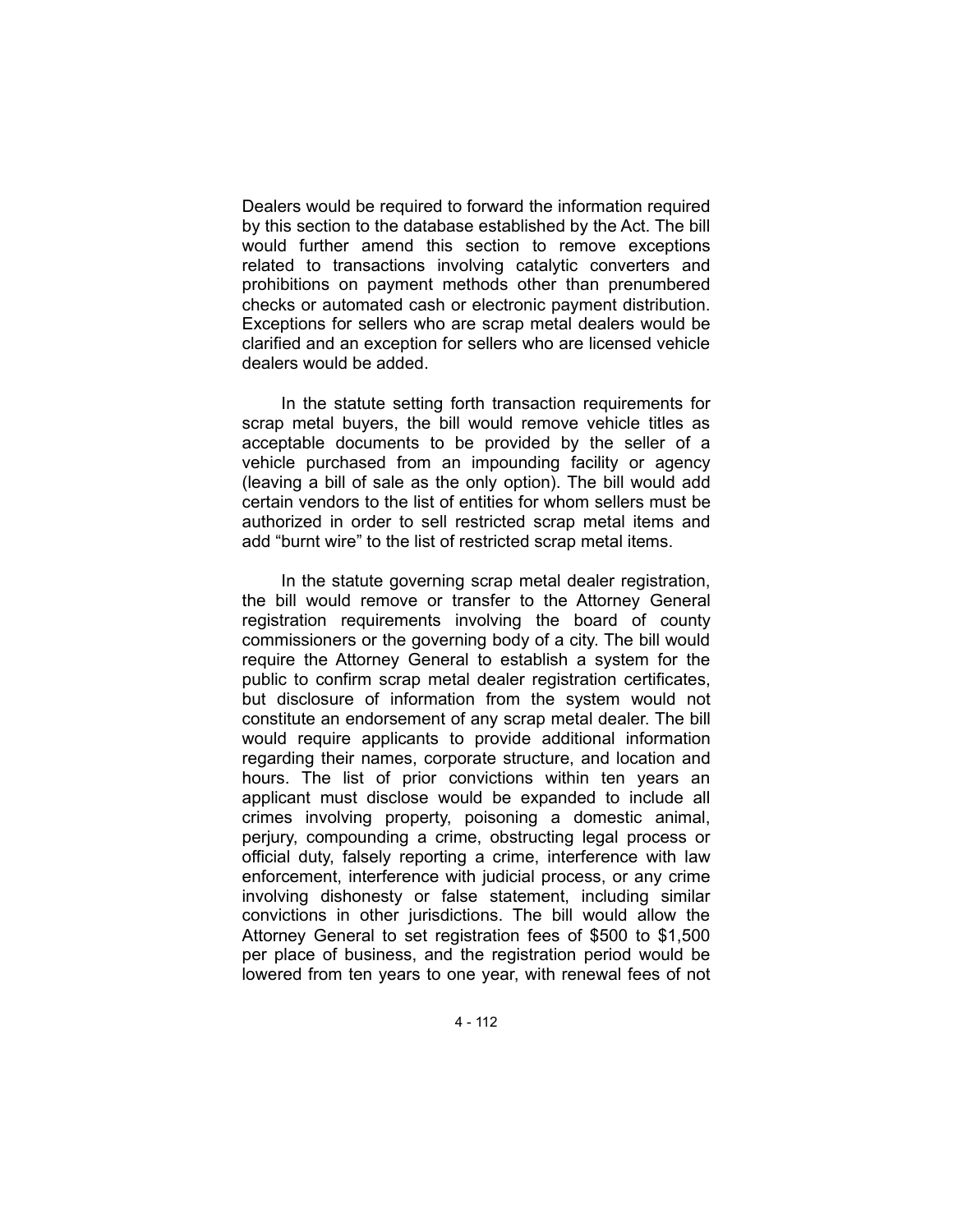more than \$1,500. A provision making violation of the registration provisions a class A nonperson misdemeanor would be removed.

Effective January 1, 2016, the list of disqualifications for registration would be expanded to include:

- A person who is not a U.S. citizen or legal permanent resident;
- A person who has entered into a diversion agreement for certain crimes; and
- A person who does not own the premises for which a license is sought, unless the person has a written lease for at least three-fourths of the period of the license.

The disqualifications statute would also be amended with the following provisions, effective January 1, 2016:

- The look-back period for current disqualifications involving revocation or false statements on applications would be extended from three to ten years. The look-back period for the disqualifying crimes would be extended from five to ten years, and the bill would clarify that disqualifying crimes include those involving dishonesty or false statement, or similar convictions in other jurisdictions;
- A disqualifying provision for convictions within the preceding five years of violating the existing scrap metal statutes would be removed; and
- The bill would allow a criminal history records check for applicants for registration, including fingerprinting provisions. An applicant disqualified due to criminal history record information would be informed in writing of the decision.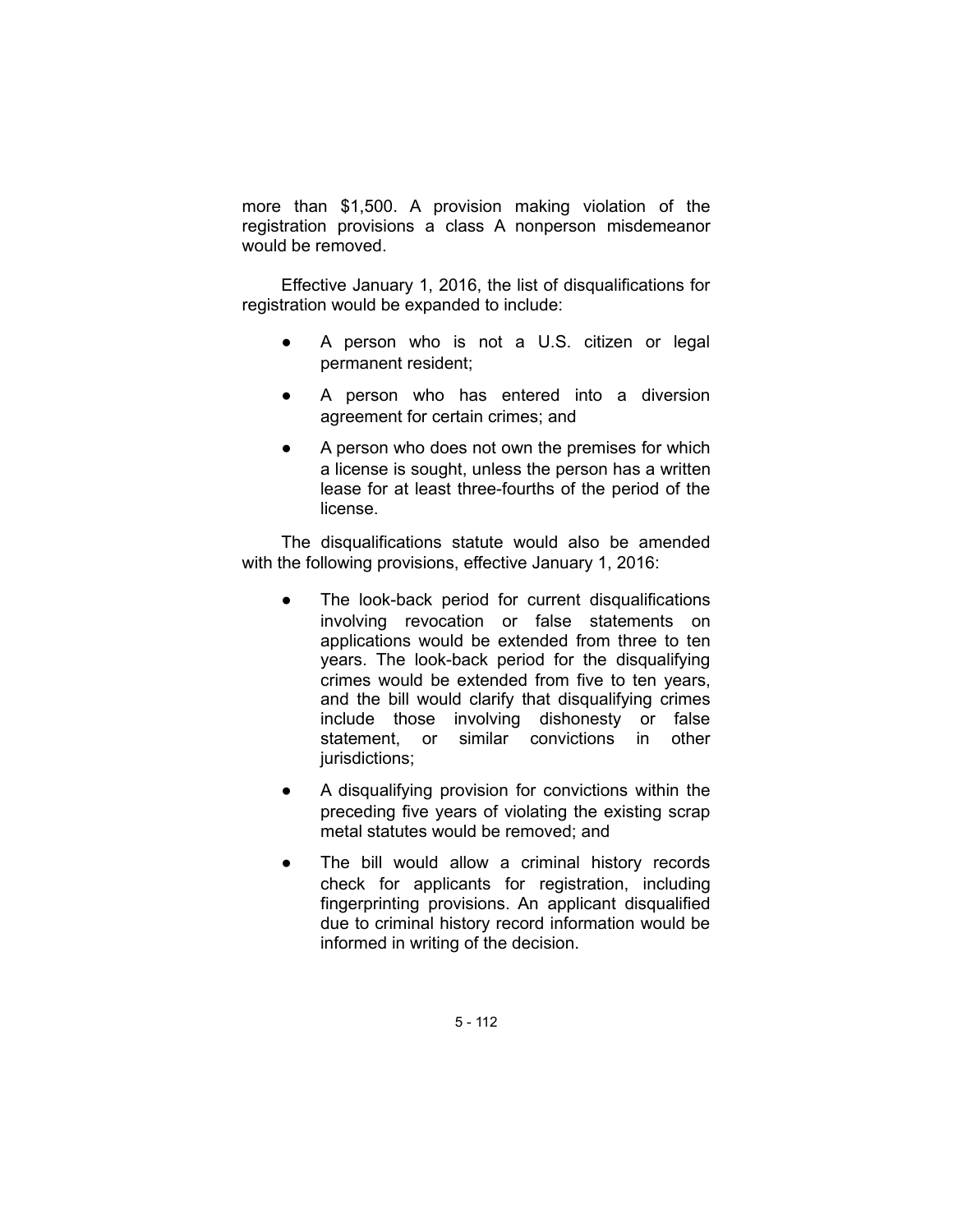The statute governing registration suspension would be amended, effective January 1, 2016, to reflect the transfer of jurisdiction from local authorities to the Attorney General and the restructuring of the Act. Nonpayment of a civil penalty after notice that the penalty is more than 30 days past due would be added as a reason for revocation or suspension. A provision for appeal to the district court would be removed and replaced with a provision for appeal in accordance with rules and regulations promulgated by the Attorney General.

# *Criminal Provisions*

The bill would amend the statute providing for *prima facie* evidence of intent to permanently deprive an owner or lessor of possession, use, or benefit of property to clarify the methods by which someone giving false identification may obtain control over property and to establish that various actions involving the failure to give information or giving of false information required by the Act or transportation or alteration of scrap metal shall be such *prima facie* evidence under the statute in a prosecution for theft involving regulated scrap metal.

The bill would amend the statute governing the crime of criminal damage to property to create the crime of aggravated criminal damage to property, which would be defined as criminal damage to property, if the value or amount of damage exceeds \$5,000, committed with the intent to obtain regulated scrap metal or related items, where the crime is committed on any building, structure, residence, facility, site, place, property, vehicle, or infrastructure. The bill sets forth a number of specific locations or properties that would fall within these categories, and provides definitions for "infrastructure" and "site." The new crime would be a severity level 6, nonperson felony, and a special sentencing rule would be added to the sentencing grid statute imposing a sentence of presumptive imprisonment where an offender has a prior conviction for any nonperson felony.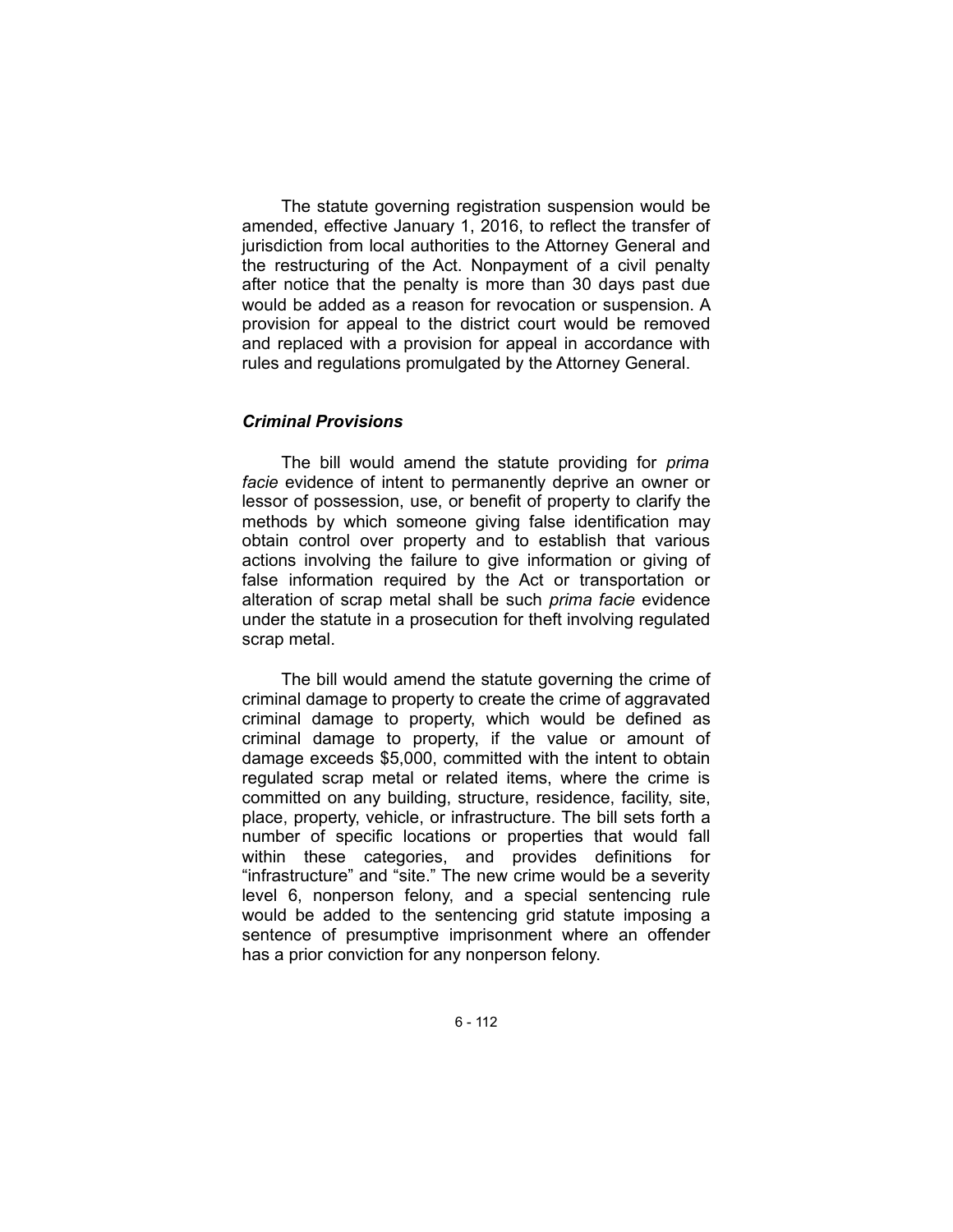In amendments to the criminal damage to property statute and the authorized dispositions statute, the bill would set forth various costs to be included in determining the amount of damage to property, including cost of repair or replacement; loss of production, crops, and livestock; labor and material costs; and costs of equipment used to abate or repair the damage.

The bill would enact new law in the Kansas Code of Criminal Procedure establishing that, at a preliminary examination, the business records containing the details of the sales or transactions maintained by scrap metal dealers pursuant to the Act may be admitted into evidence as if the individuals who made the record and the records custodian had testified in person.

## **Conference Committee Action**

The Conference Committee agreed to remove the contents of the bill as it entered conference (regarding professional credentialing for military service members and military spouses) and insert the contents of SB 11, regarding scrap metal, as amended by the House Committee on Judiciary. (The professional credentialing provisions were added to the conference committee report for HB 2154. As of the date of this brief, the report for HB 2154 has been adopted by both chambers.)

# **Background**

SB 112, as introduced, pertained to officer discretion in issuing citations for misdemeanor violations of the Kansas Department of Wildlife, Parks and Tourism laws. These provisions were amended into SB 113 by the House Committee on Judiciary.

The House Committee on Veterans, Military and Homeland Security held an informational hearing on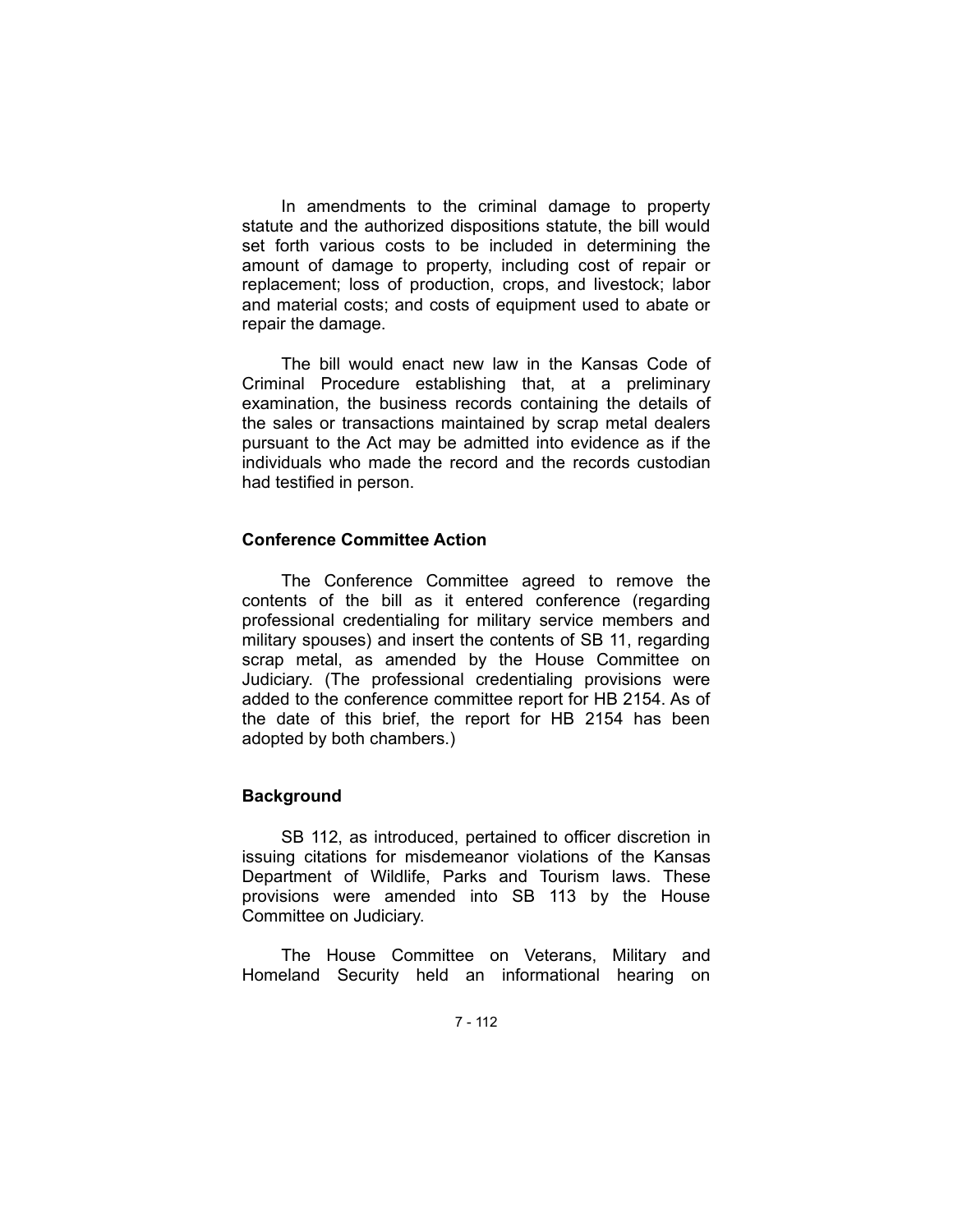professional licensure by reciprocity for military families in Kansas. A representative of the Department of Defense Midwest Regional Office provided informational testimony about this issue. The House Committee removed the contents of SB 112 and inserted the provisions of a Revisor's draft into a substitute bill modifying statutory provisions related to professional credentialing for military service members and military spouses.

The Conference Committee on HB 2154 agreed to add these contents to the conference report on that bill, and the Conference Committee on House Sub. for SB 12 agreed to replace the professional credential contents with the contents of SB 11, as amended by the House Committee on Judiciary.

## *Background of SB 11*

SB 11 was introduced by Senators Petersen, King, McGinn, and O'Donnell.

In the Senate Committee on Judiciary, conferees appearing in support of the bill included Senator Petersen; the Sedgwick County District Attorney; the Director of the Kansas Bureau of Investigation (KBI); an Assistant Attorney General; representatives of Advantage Metals Recycling, Kansas Cable Telecommunications Association, Kansas Electric Cooperatives, and Kansas Farm Bureau; and a representative of the Kansas Association of Chiefs of Police, Kansas Peace Officers Association, and Kansas Sheriffs Association.

The Senate Committee received written proponent testimony from representatives of the City of Topeka, City of Wichita, Kansas Agribusiness Retailers Association, Kansas Association of Counties, Kansas Association of Ethanol Processors, Kansas Cooperative Council, Kansas Grain and Feed Association, and Kansas Judicial Council. There was no neutral or opponent testimony.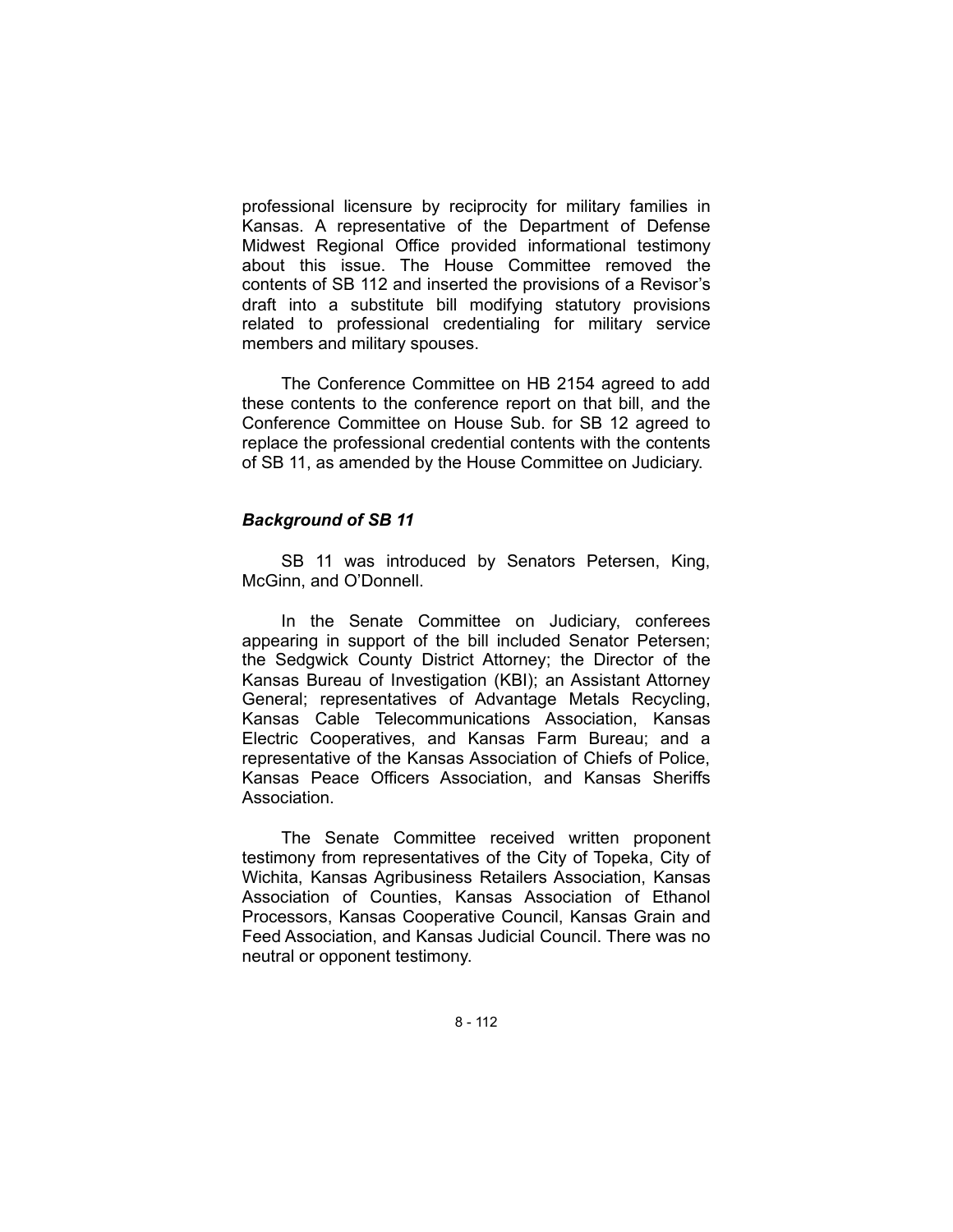The Senate Committee amended the bill to make aggravated criminal damage to property a severity level 6, nonperson felony (it was a severity level 5, nonperson felony in the bill as introduced) and to add the special sentencing rule for aggravated criminal damage to property. The Committee further amended the bill to include cable and video service-related facilities as specified property in the aggravated criminal damage to property provision. Finally, the Committee made technical amendments for clarity and consistency.

In the House Committee on Judiciary, Senator King testified in support of the bill. Also appearing as proponents were an Assistant Attorney General, an Assistant Sedgwick County District Attorney, and representatives of the Kansas Association of Chiefs of Police, Kansas Sheriffs Association, Kansas Peace Officers Association, Kansas Electric Cooperatives, Kansas Farm Bureau, Advantage Metals Recycling, Allmetal Recycling, and Kansas Cable Telecommunications Association. The Director of the KBI and representatives of the Kansas Judicial Council, Kansas Grain and Feed Association, Kansas Cooperative Council, Kansas Agribusiness Retailers Association, Kansas Association of Ethanol Processors, Kansas Association of Counties, Kansas Roofing Association, and City of Wichita submitted written proponent testimony. There was no neutral or opponent testimony.

On March 19, 2015, the House Committee amended the bill to require damage exceeding \$5,000 for the new crime of aggravated criminal damage to property to apply.

On March 25, 2015, the bill was withdrawn from the House Calendar and referred to the House Committee on Taxation. It was subsequently re-referred to the House Committee on Judiciary. On May 4, 2015, the House Committee on Judiciary recommended the bill be passed with the amendment previously made and reported by that Committee.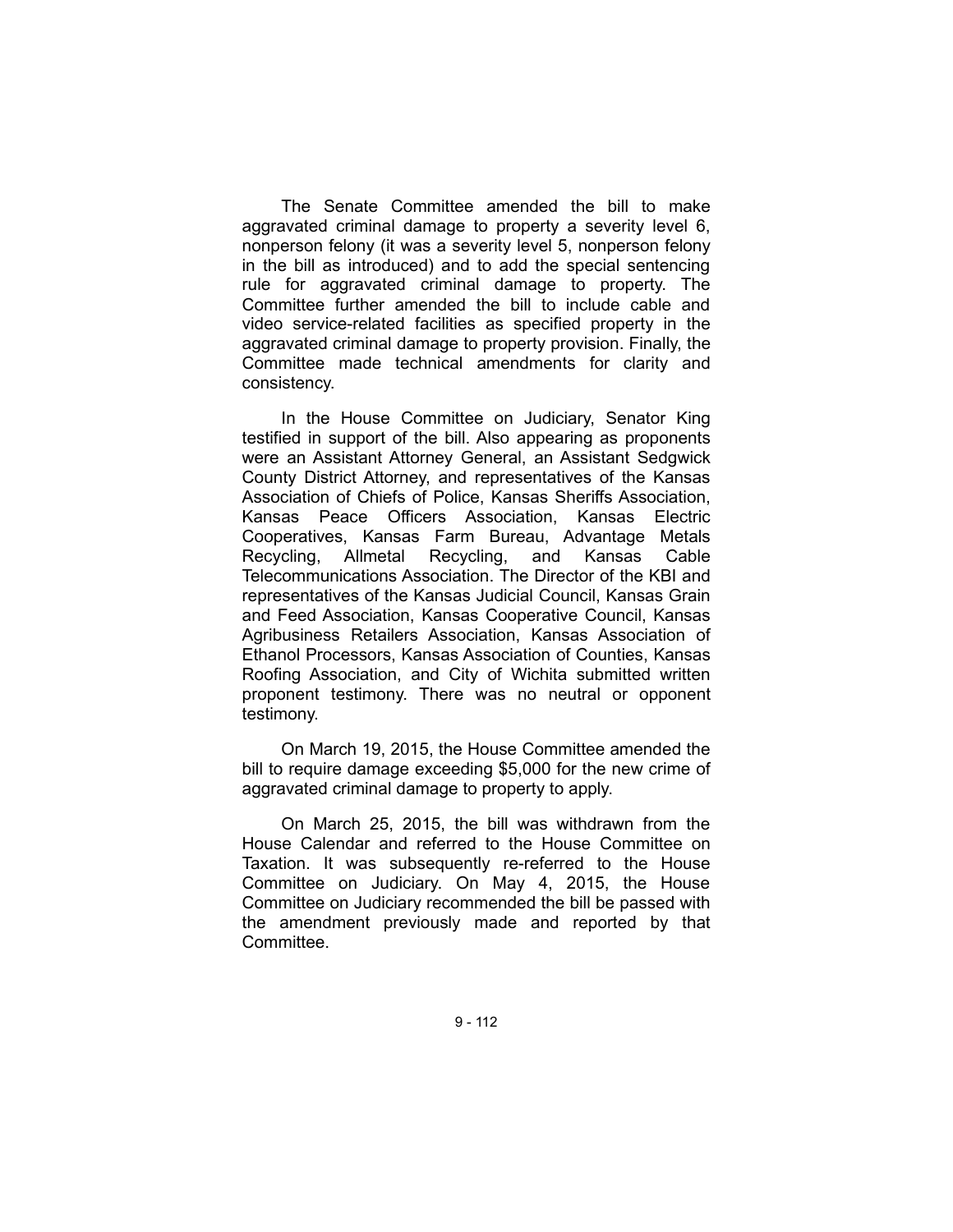According to the fiscal note prepared by the Division of the Budget on SB 11, as introduced, the Office of the Attorney General estimates the costs of creating and maintaining the database required by the bill would be at least \$150,000 annually. The Attorney General also estimates 2.00 FTE positions would be required to direct the unit, manage registrations, and investigate violations of the Act. In addition to salaries, annual costs would include rent, travel expenses, and supplies. One-time setup costs would include purchase of a vehicle, computers, phones, and office furnishings. The Attorney General estimates total expenditures for FY 2016 of \$314,724.

The Attorney General would set an annual registration fee for scrap metal dealers of between \$500 and \$1,500, and anticipates setting the fee at a point where program operation would be revenue neutral. Thus, the Attorney General anticipates setting the fee at an amount to generate \$314,725 in revenues for FY 2016.

While local governments would no longer receive fees for scrap metal registration under the provisions of the bill, they also would be relieved of the administrative burdens of creating and maintaining registrations.

Any fiscal effect associated with the bill is not reflected in *The FY 2016 Governor's Budget Report*.

According to the bed impact assessment prepared by the Kansas Sentencing Commission on the bill, as introduced, the bill would result in 7, 15, or 22 additional prison beds needed in FY 2016 and 28, 57, or 87 additional prison beds needed in FY 2025, depending on various scenarios. The bill would add 68 to 77 additional journal entries to the Commission's annual workload. The Commission prepared an updated bed impact assessment for the bill as amended by the Senate Committee. The updated assessment indicates the same workload impact and that the bill would result in 8, 17, or 25 additional beds needed in FY 2016 and 20, 38, or 57 additional beds needed in FY 2025, depending on various scenarios. Following the House